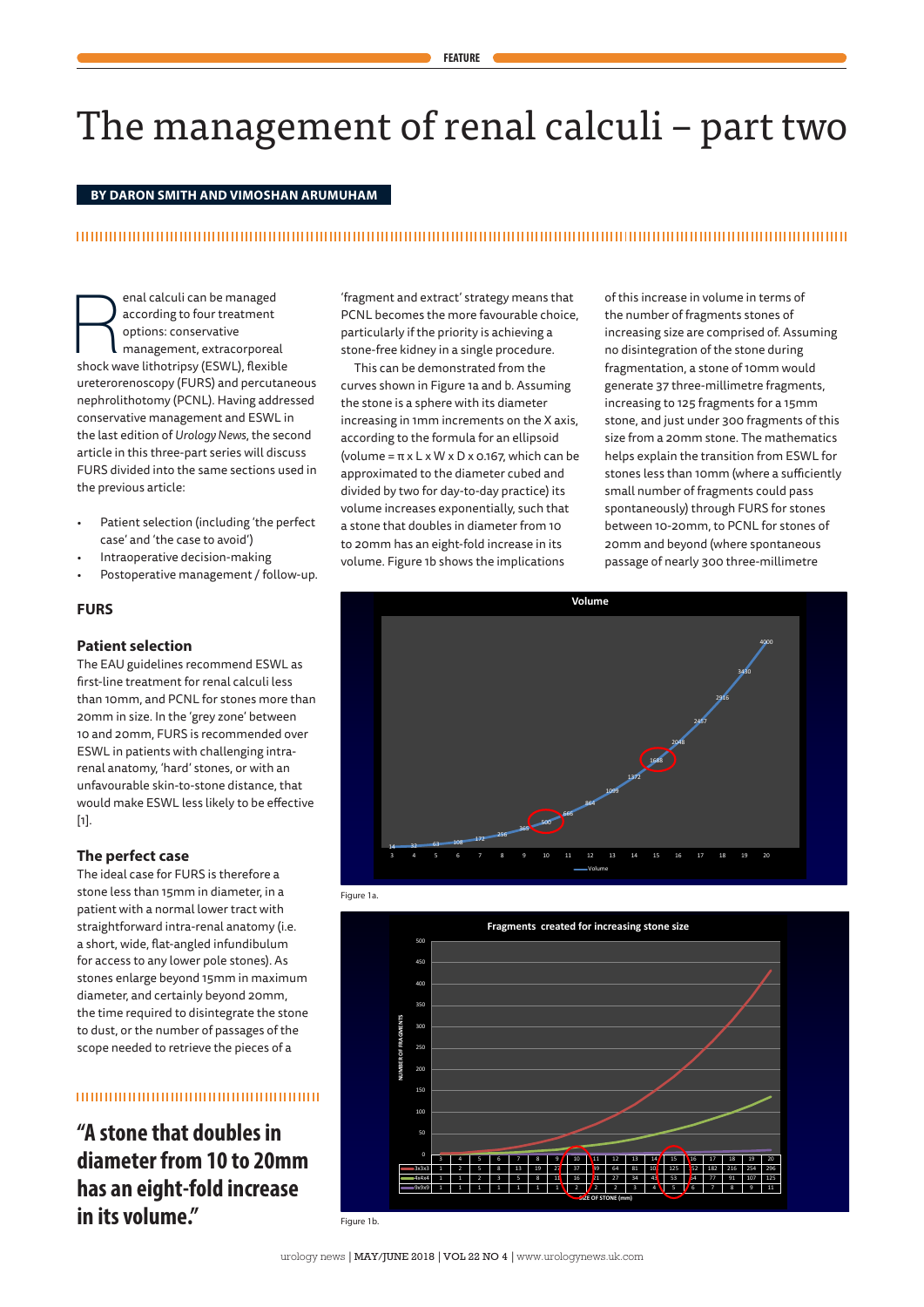fragments, or retrieval of 125 four-millimetre fragments via an access sheath make ESWL and FURS less attractive).

These calculations are supported by 'real-life' practice, and demonstrated in the CROES data, based on 1210 consecutive patients with a solitary kidney stone treated across 114 centres worldwide, with the key finding being that increasing stone size was positively correlated with operative time and negatively correlated with stone-free rate. Specifically, this study showed that the best results for single-session flexible ureterorenoscopy were obtained for stones less than 15mm. Stones less than 10mm in size had a 90% single-session stone-free rate, decreasing to just 30% stone-free rate for stones >20mm. This study showed an increased likelihood of postoperative fever (but not an increased risk of SIRS or sepsis), and risk of needing re-admission and retreatment in stones >20mm [2].

FURS also offers the option of bilateral stone treatment (see intraoperative decisionmaking), and has been shown to achieve an overall stone-free rate (SFR) of 88.6%, understandably better in smaller total stone burdens (100% for a stone burden <25mm compared with 80% for a stone burden ≥25mm [3].

Although meta-analysis data shows that PCNL has higher stone-free rates than FURS, this is at the expense of higher complication rates, blood loss, and a longer admission time [4]. Whilst the 'battle lines' between FURS and miniaturised versions of PCNL for stones between 15-20mm are being established, it is reasonable to continue to consider FURS as standard therapy for stones <2cm.

## **The case to avoid**

Whilst larger stones can be managed by FURS, the patient should accept that this is likely to be a 'multi-phased' procedure with an interval JJ stent until the treatment has been successfully completed. This is exemplified by the findings of Riley et al., who showed an overall stone-free rate of 90.9% for patients with a stone size up to 30mm, with a correspondingly long operation time of up to 138 minutes, and a median of two procedures per patient [5].

It is also possible that a third operation will be needed, and there is a risk of failure to treat the stone at all, particularly in the lower pole, where basket relocation may not be feasible if the stone is wider than the infundibulum, and therefore fragmentation in situ will be needed, at least to start with. This requires full deflection of the scope, which may be difficult, particularly with a laser fibre deployed. As already evident from the mathematics, large (>20mm) lower pole stones are therefore likely to be better treated by PCNL.

## **Intraoperative decision-making**

Modern laser machines allow variation of the pulse frequency (from 4Hz to as high as 80Hz on some machines) and the energy (as low as 0.2J on some machines up to 2.0J) per pulse.

Lower pulse energy creates smaller fragments and less stone retropulsion, whereas higher pulse energy is associated with larger fragment size and with a degree of retropulsion. Some devices also allow the pulse width to be changed from a standard 300 to 350 microseconds to a longer laser pulse duration of between 700 to 1500 microseconds. In vitro studies have shown that the longer pulse duration, whereby the same laser energy per pulse is delivered over a longer period, allows effective stone treatment with less retropulsion and reduced degradation of the fibre tip. A long pulse width is therefore the ideal to complement a 'dusting' setting, whereas a short pulse width is more suited to a fragmentation strategy.

In general, one might expect a higher stone-free rate for basketing compared to dusting, but with a longer operation time and in-theatre costs (a basket / retrieval device, and often an access sheath to facilitate multiple scope passage for multiple fragment removal).

## **Fragmenting vs. dusting**

## *Fragmenting – high energy / low rate / short pulse width*

In vitro studies have shown that the use of a low frequency (5Hz) and high pulse energy (1.2J) created deeper and wider stone fissures in a stone model, and concluded that such settings offered the most efficient method for stone fragmentation [6]. In a clinical setting, if pure fragmentation is the goal, the middle of the stone should be targeted (with the added advantage of less urothelial trauma from the laser during

respiratory movement), aiming to cleave the stone into two fragments, which can then be similarly targeted at their midpoint to create an increasing number of smaller fragments until they are sufficiently small to be retrieved with a basket. This judgement on stone fragment size is based on comparison of the fragments against landmarks such as the laser fibre itself (275 micrometers or so), a safety wire (1mm diameter) or against the tip of a papilla. Their behaviour with irrigation / flush of saline – 'dancing fragments' or 'washing dust' – is also useful. Finally, the exact appearance and size of the fragments can be examined when they have been removed.

The goal of the 'fragment and extract' approach is to remove all of the fragments with a basket, such that the patient does not need to pass fragments to achieve a genuinely stone-free kidney. This approach also provides a stone sample for biochemical analysis, which might be useful in directing the patient's future medical preventative therapy. Compared with 'dusting', this technique is associated with higher immediate costs, both through the cost of the basket / extraction device, the fact that an access sheath will often be used to facilitate repeat instrumentation for fragment removal, and the tendency for the operation to take longer than one in which the stone is dusted. However, this must be weighed up against the longer term costs including the reduced need for additional treatment if there are no residual fragments to grow or cause future symptoms.

#### *Dusting – low energy / high rate / long pulse width*

The goal of dusting is to fragment the stone into tiny pieces that resemble 'dust' and thus can pass spontaneously. This is best achieved at a low energy / high frequency setting (using a long pulse-width if available), keeping the laser fibre slightly

Figure 2. FURS relocation. These three images show a lower pole stone that has been secured in a basket and moved to the upper pole. The advantage is a straighter scope for treating the stone, avoiding the use of an activated laser fibre when the scope is deflected, which can risk fracture of the fibre with resultant laser damage to the scope. It is also more ergonomic to treat stones with the scope (and therefore surgeon's wrist) straight.

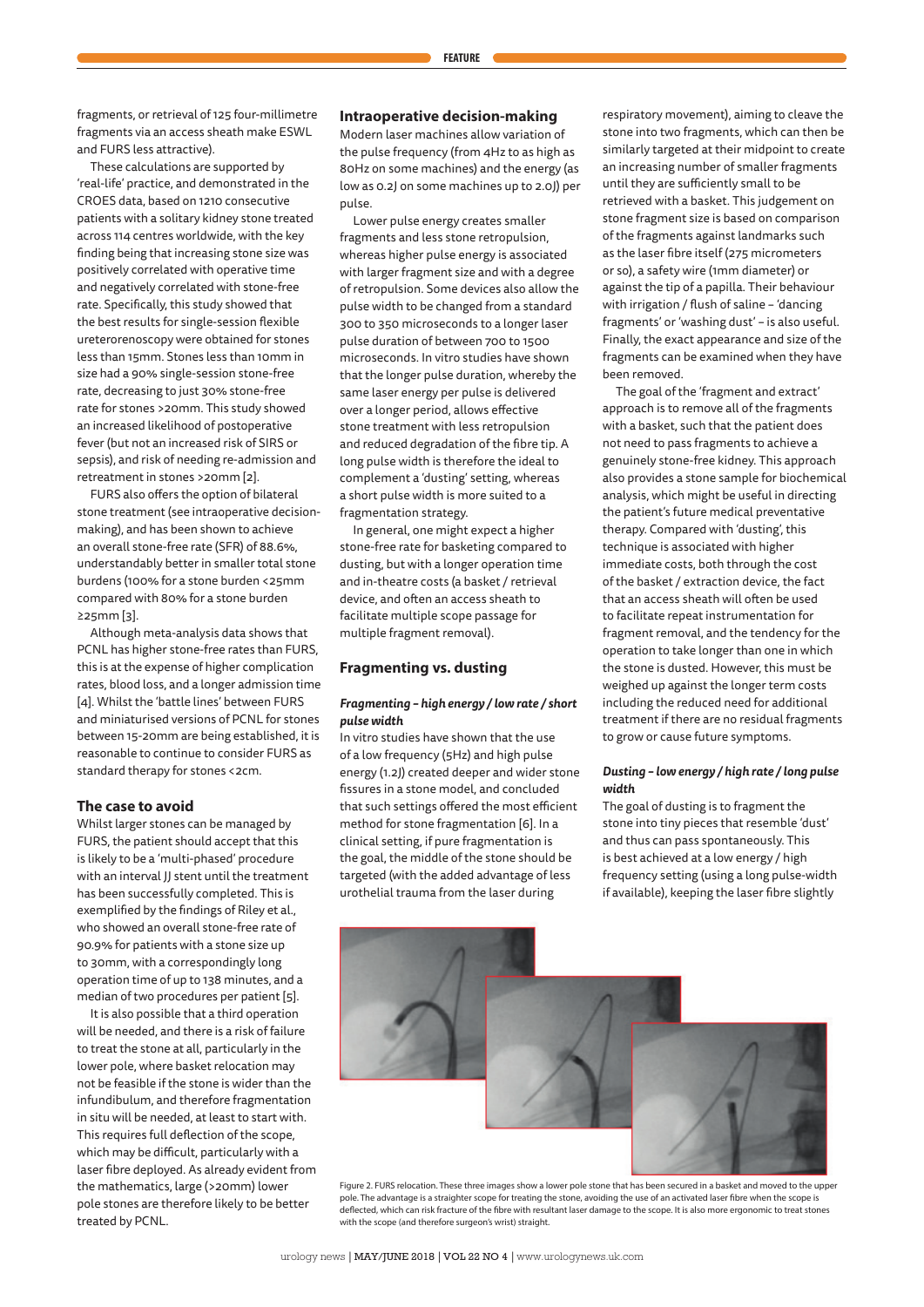off the stone to 'defocus' it. Defocusing the laser minimises the mechanical effect of the laser energy and therefore produces smaller fragments (i.e. dust). The ideal technique is to 'paint' the stone from the edge toward the middle of the stone, generating tiny particles that are too small for basket retrieval, and will therefore pass spontaneously without incident.

This technique is associated with less need for an access sheath, and therefore less risk of ureteric trauma. Indeed, if the procedure has been straightforward, the avoidance of an access sheath means the ureter has not been dilated, and it may be possible to avoid a postoperative JJ stent. Omitting the additional steps of access sheath insertion, and particularly of repeated scope reinsertion to grasp and retrieve fragments means that dusting has been associated with a 20-40% reduction in operation time compared to the fragment and extract approach [7]. There is also the advantage that fewer instruments (primarily no basket) have to be passed through the ureterorenoscope's working channel, and therefore may be associated with prolonged life of the scope.

However, some unquantifiable costs include the possibility of requiring future procedures for symptomatic or enlarging residual fragments, and the cost of emergency visits to hospital with ureteric colic for the passage of unexpected large fragments.

## *Popcorn – high energy / high rate / short pulse width*

The 'popcorn' effect is used as an adjunct to fragmentation, allowing stone fragments to be 'polished' in a calyx, in which the laser fibre is deployed in the centre of the calyx using a high energy at a high rate, which allows the stone to be treated each time they 'bounce' into the immediate vicinity of the continuously activated laser tip.

In reality, the endoluminal endourologist needs to be proficient at all these techniques, as the best approach for an individual patient depends not only on stone size and location, but also its density (some hard stones are not suitable for dusting) and the ureteric and intra-renal anatomy of the patient. Sometimes a combination of the techniques will deliver the best results: for example, a high energy low rate setting might be needed to fragment a lower pole stone before it can be relocated and 'dusted' in a more convenient upper pole position (Figure 2). Alternatively, reducing a large upper pole stone into a smaller size by a low energy high rate 'dusting' setting before fragmenting and extracting the remnants may offer a good compromise between stone clearance, fragment analysis without

having to extract multiple fragments.

#### **Access sheath or not?**

In tandem with the stone treatment technique is the decision whether or not to use a ureteric access sheath (UAS). This choice continues to divide endourological opinion: CROES data shows that approximately half of endourologists use them 'routinely' (i.e. in more than 80% of cases) whereas a substantial proportion (just under 20% of endourologists) never use one [8].

The decision behind this depends on the ureteric anatomy and the planned treatment strategy for the stone (i.e. dusting vs. fragmenting and extracting) and has a number of potential advantages for the case (Table 1).

These potential advantages must be balanced against the cost of the sheath, not merely the expense of the consumable, but the risk of ureteric injury as classified by Traxer and Thomas [9]. This study identified ureteric wall injuries in 46.5% of patients, although the majority were classified as 'low grade' (and were managed by shortterm stent insertion – Table 2); 13.4% had 'high grade' injuries, with the majority of these being grade 2 (i.e. preserving the ureteric adventita, such that extra-ureteric fat was not seen). The higher grade injuries were also successfully managed by JJ stent insertion using a longer dwell time of three to six weeks. The risk factors for a more severe injury included older age, male

gender and the absence of a prior JJ stent. The latter seems to be the key risk reducing factor, with a seven times reduced risk of a severe injury if pre-stented.

The CROES study for access sheath use demonstrated that patients in whom UAS were used had higher preoperative American Society of Anaesthesiologists (ASA) scores, larger stones and longer operation times. The paper reports calculations based on regression analyses as to the benefit of access sheaths for stone clearance, but, as expected, raw data for the advantage of an access sheath in terms of stone-free rates was more noticeable in larger stones (48.1% vs. 34.2% for stones >10mm) than in smaller ones (51.9% vs. 65.8% for stones <10mm). Reassuringly, this large study, based on 2239 patients, found no increased risk of intraoperative complications such as ureteral damage or bleeding from the use of an access sheath (a 1.1% ureteric perforation rate with an access sheath compared to 1.2% without). As would be expected, there was a tendency for an increased likelihood of a JJ stent following access sheath use (90.6% of patients versus 82.0% in whom a sheath was not used). The article noted that postoperative infectious complications were reduced in patients in whom an access sheath had been used, attributable to reduced intra-renal pressure in these patients [8].

As mentioned above in the section on patient selection, FURS offers the opportunity to treat bilateral renal stones

| Table 1. Potential advantages of access sheath use.    |  |  |  |  |
|--------------------------------------------------------|--|--|--|--|
| Facilitates fast and repeated upper tract access       |  |  |  |  |
| Easier stone fragment removal                          |  |  |  |  |
| Improved drainage around scope                         |  |  |  |  |
| Passive drainage of post laser dust                    |  |  |  |  |
| Reduction in intra-renal pressure                      |  |  |  |  |
| Reduces risk of urinary tract infection (UTI) / sepsis |  |  |  |  |
| Protection of the ureterorenoscope                     |  |  |  |  |
| Reduces operative time                                 |  |  |  |  |
| Less bladder filling in prolonged FURS                 |  |  |  |  |

| Table 2.       |                                                          |                  |                                                                                            |  |
|----------------|----------------------------------------------------------|------------------|--------------------------------------------------------------------------------------------|--|
| Grade          | <b>Description</b>                                       | <b>Frequency</b> | <b>Outcome</b>                                                                             |  |
| $\Omega$       | No lesion / mucosal petechiae only                       | 53.5%            | <b>MINOR 'Low Grade'</b><br>$(86.6\% \text{ of cases})$<br>Leave stent one to<br>two weeks |  |
| 1              | Mucosal erosion or flap                                  | 33.1%            |                                                                                            |  |
| 2              | Involving smooth muscle<br>(but not adventitia)          | 10.1%            | <b>MAJOR 'High Grade'</b><br>$(14.4\% \text{ of cases})$                                   |  |
| 3              | Full thickness perforation (periuretetic<br>fat visible) | 3.3%             | Leave stent for three<br>to six weeks                                                      |  |
| $\overline{4}$ | Complete ureteric avulsion                               | $0.0\%$          |                                                                                            |  |